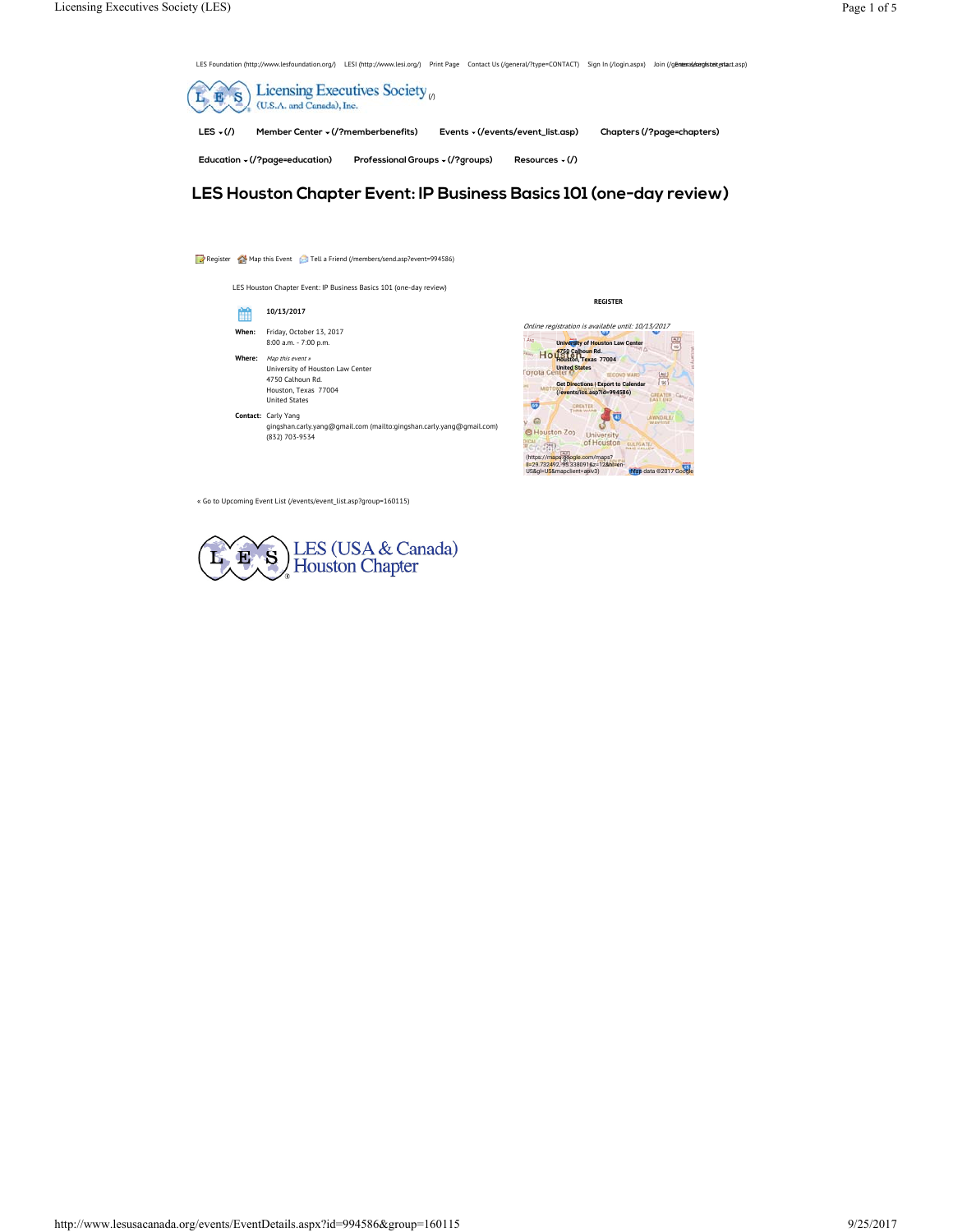# **LES Houston Chapter presents:**

**The Business Bridge<sup>®</sup> Course: Making Money through IP Deals** *(An introduction to what IP is (and how it works) in the business world)*

# **Register Now**

# **(http://www.lesusacanada.org/events/register.aspx? id=994586)**

## **Introduction:**

This one-day, deal-centric course has been designed by experienced License Executives Society (LES) (U.S.A. & Canada) executives for business and licensing professionals who are newer to the field in the United States and Canada. Whether it is a trademark, international brand, copyright, patent, know-how, trade secrets, or a combination of some/all of these, recent transactions and auctions have confirmed the value of IP in business. This course is interactive and built around real-world examples and small, hands-on, group exercises.

# **Who Should Attend:**

There is no prerequisite for the course. It is designed for people who develop, market, and manage (commercialize) creative, new solutions of all kinds. It shows you how valuable inventions and ideas can be in business.

The key is having a diverse audience that includes entrepreneurs, scientists and engineers, private equity and venture capital investors, investment bankers, lawyers, graduate students, CPAs, various people from start-ups, and established companies of all sizes, non-profit tech transfer offices, law firms, valuation firms, business and law school professors, professors in academic technical departments, and more. The diversity in the classroom enhances discussion and comprehension.

#### **Instructors:**

The course is taught by experienced business and legal licensing executives, who are all LES members and vetted instructors.

## **Course Detail:**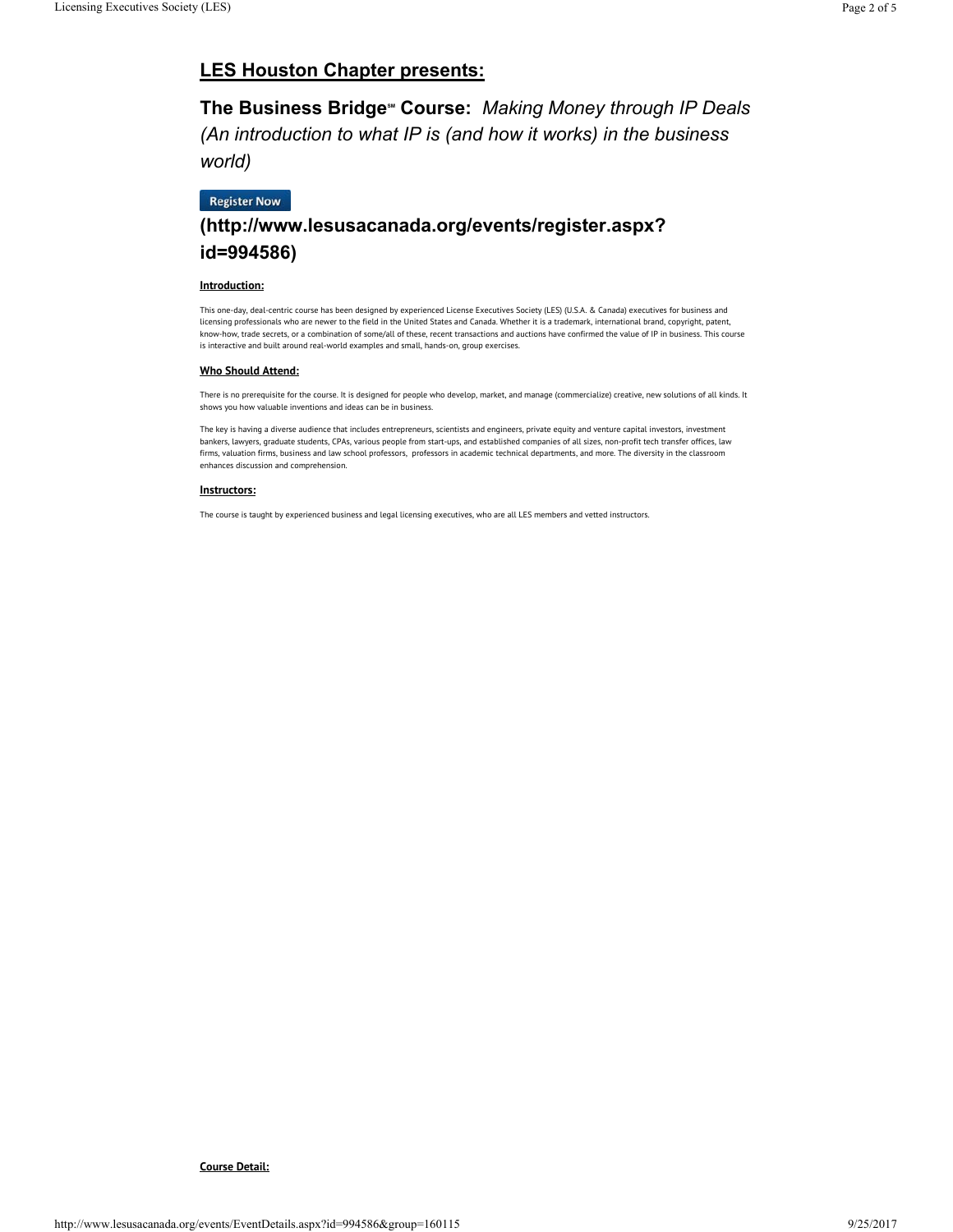The course is divided into the following activities:

- A hands-on group exercise identifying trademarks, copyrights, and brands (using everyday consumer items)
- A hands-on group exercise defining intangible concepts, invention disclosures, and elements of a patent
- The review of a publicly available licensing agreement
- An exercise to develop and use term sheets for intangibles
- A discussion about determining value based on cost, income, and market approaches
- A discussion about identifying elements of an intellectual asset strategy and relationship to a term sheet
- A discussion about recognizing types and obligations in fully executed non-disclosure agreements
- A discussion about recognizing the role and value of trade secrets in certain technologies
- An overview putting it all together and discussing why it matters

The course will not make you an expert, but you will learn how to recognize new elements of value in developing your business.

\*There is no prerequisite to attend this course

#### **Date/Time:**

**Location:**

**Friday, October 13, 2017**

**8:00 a.m. - 7:00 p.m.**

**University of Houston Law Center (http://www.law.uh.edu/) 4750 Calhoun Rd. Houston, TX 77044**

*Continental Breakfast and lunch will be served; formal coursework ends ~5:15pm, followed by an On-Site Networking Reception with food and drink provided. This course has been approved for 7.25 hours of Texas CLE credit (including 0.25 Ethics hours).*

#### **Registration:**

**Through October 6: LES Member/Non-Member:** \$250.00 **Student/Post-Doctorate:** \$50.00\* **Univ. of Houston Faculty:** \$125.00

**After October 6: LES Member/Non-Member:** \$295.00 **Student/Post-Doctorate:**\$75.00\* **Univ. of Houston Faculty:** \$150.00

\*A limited number of Student/Post-Doctorate scholarships are available. Please contact Shayne Phillips (mailto:shayne.phillips@halliburton.com) or (mailto:qingshan.carly.yang@gmail.com) (mailto:qingshan.carly.yang@gmail.com)Carly Yang (mailto:qingshan.carly.yang@gmail.com) to inquire.

from Washington and Lee University School of Law. He is a Certified Licensing Professional (CLP).

#### **Instructors:**



**Jonathon Hance, J.D., CLP,** focuses his practice on energy and intellectual property litigation, with an emphasis on complex commercial disputes relating to energy-supply agreements in the oil and gas, renewable, solar, chemical, and petrochemical industries. His litigation practice also includes cases of patent infringement, trademark infringement, false-marking, and misappropriation of trade secrets in the areas of software, open-source code, mobile devices, computer hardware, gTLDs (generic top-level domain names), and network infrastructures. Mr. Hance served as a judicial clerk to the Honorable Jennifer Walker Elrod of the United States Court of Appeals for the Fifth Circuit.

Mr. Hance has a degrees from Southern Methodist University in Applied Mathematics, Computer Science, and Viola Performance and J.D.

**Jonathon Hance** Attorney Bracewell LLP



**Kevin Tamm, J.D.,**is an associate in the Houston office of Bracewell LLP. He focuses on patent prosecution in the chemical and mechanical arts and also has experience with drafting inter partes review petitions, managing active post-grant cases, and assisting in IP-intensive transactions. Kevin has experience prosecuting U.S. and foreign patents for large corporate clients, universities and independent inventors<br>and is admitted to practice before the USPTO. Kevin held a chemical associate posi bachelor's degree in chemical engineering from University of Pittsburgh Swanson School of Engineering. While in law school, Kevin was a<br>legal extern for the Honorable Michael R. Barrett in the United States District Court Houston in 2015 from Indianapolis.

**Kevin Tamm** Attorney<br>*Bracewell LLP* 



**Karthika Perumal, J.D., Ph.D., CLP,** is an attorney in Bracewell LLP's Intellectual Property and Technology practice in the Houston office.<br>Before joining Bracewell, she was with Denton's LLP in Houston, and was the Assoc at the University of Texas Medical Branch in Galveston. During her ten years with UTMB, she developed commercialization strategies for<br>over 65 technologies including multi-party collaboration agreements, sponsored research and licensing transactions; she also participated in structuring and financing of six start-up companies for various pharmaceutical, medical device and medical informatics products. As part of her scientific training, Karthika was also involved in biological research projects and has published several articles in peer reviewed journals. Karthika holds a J.D., magna cum laude, from the University of Houston and a Ph.D. in pharmacology from Baylor College of Medicine, and is a Certified Licensing Professional.

**Karthika Perumal** Attorney Bracewell LLP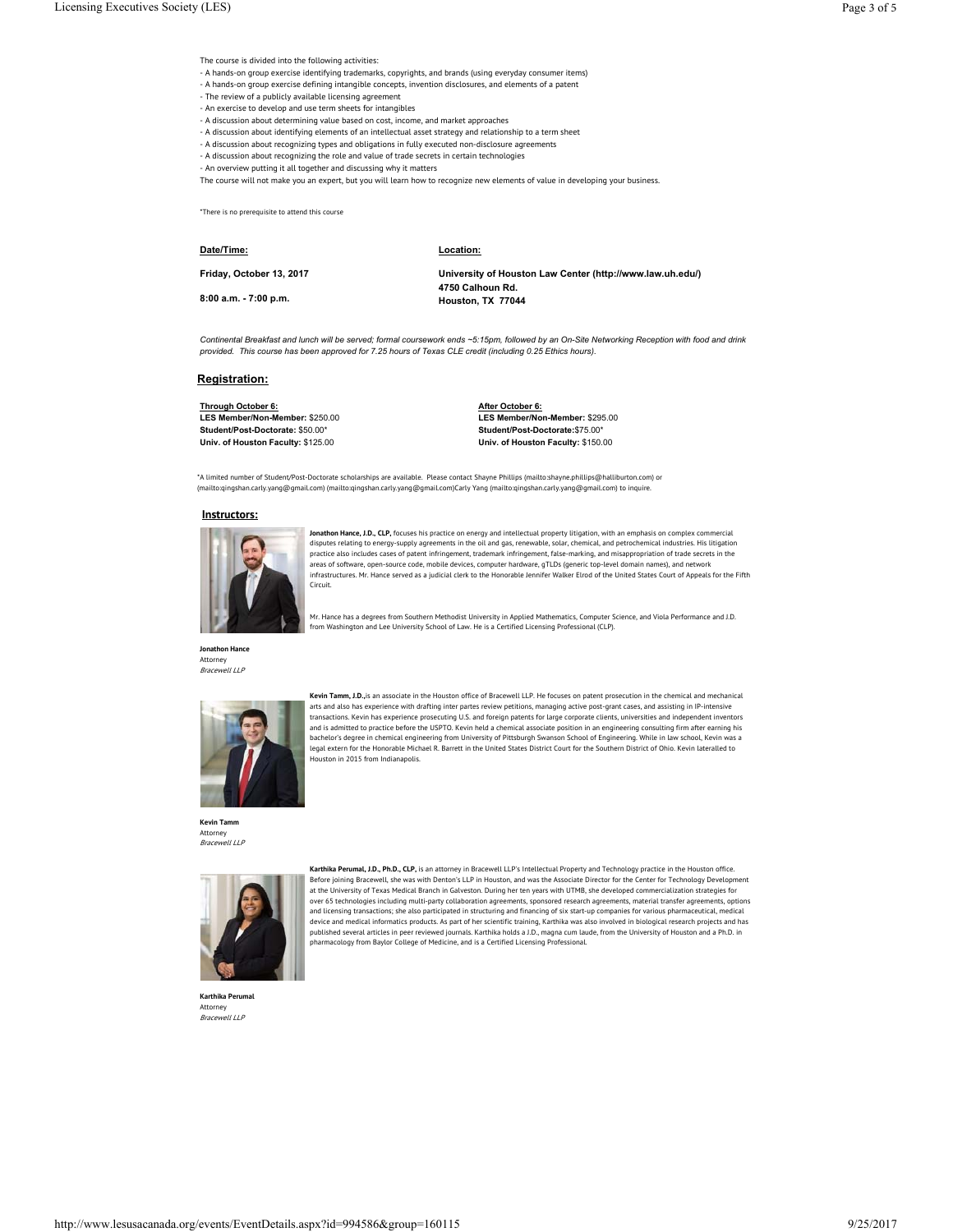

**Louise Levien, Ph.D., CLP,** former chair of LES's Houston chapter, worked in a diverse series of assignments at Exxon and ExxonMobil in Upstream Research for over 30 years. She performed research in Petrophysics, Geologic Modeling, and Visualization; supervised diverse research programs; and held several assignments in Planning and Analysis. After working with IP from the business side of ExxonMobil for many years, Louise joined the ExxonMobil Upstream Research Center's intellectual property and licensing group in 2007, retiring in 2017. She was responsible for IP processes, the intellectual property aspects of agreements, and licensing transactions impacting ExxonMobil's<br>upstream business. She holds a ScB degree in Geological Sciences from Brown Universit Stony Brook University. She is a Certified Licensing Professional.

**Louise Levien** Associate (retired 2017)<br>*ExxonMobil Upstream Research* Co.



**Taylor Evans, Esq., CLP,**is an intellectual-property attorney in the Houston office of Hogan Lovells. He has worked in a variety of areas, including oilfield equipment, oil and gas drilling techniques, mechanical arts, biotechnology, medical devices, and semiconductor fabrication<br>and packaging. Taylor's litigation experience includes discovery, infringement a proceedings before the Trademark Trial and Appeal Board. Taylor holds a J.D. degree, cum laude, from the Franklin Pierce Law Center and a B.S. degree in mechanical engineering from the University of Utah.

**Taylor Evans** Attorney Hogan Lovells



**Dell Charles "D.C." Toedt III, J.D.,**is anattorney and arbitrator and a faculty member at the University of Houston Law Center. He was formerly a partner and member of the management committee at Arnold, White & Durkee, one of the largest intellectual-property law firms in the<br>U.S., and then vice president and general counsel of BindView Corporation, a publicly-tr helped the founders to start, serving there until the company's successful "exit" when it was acquired by Symantec Corporation. He was the<br>author of, among other things, the first edition of The Law and Business of Compute West, as well as the editor of the COMMON DRAFT annotated contract terms.

D.C. received his J.D. degree from The University of Texas at Austin, where he was on the editorial board of the Texas Law Review, and<br>where also received his undergraduate degree in mathematics, with high honors. In betwe

scholarship payback time as a Navy nuclear engineering officer.

**Dell Charles Toedt III** Attorney & Arbitrator University of Houston Law Center



**Chris Johnson** is a Principal with Economic Analytics Consulting, LLC. Mr. Johnson has over 15 years of experience providing consulting services to a range of public and private companies. Mr. Johnson's core strengths include economic and financial analysis. Much of his work<br>involves predicting economic actions based upon a variety of assumptions and quant performed in the context of economic analyses, expert witness services in litigation matters or valuation analyses.

Mr. Johnson conducts economic analyses such as economic impact and feasibility studies that focus on understanding and quantifying the<br>impact of a stimulus, or change, on a local economy. Mr. Johnson has also been designat experience in areas such as the analysis of intellectual property damages, lost profits analyses, quantification of contract damages and class<br>action damages. Mr. Johnson has provided valuation services in the context of l and financial reporting. He has valued intellectual property, businesses, options, warrants, preferred stock and other complex financial instruments.

**Chris John** Principal Economic Analytics Consulting, LLC